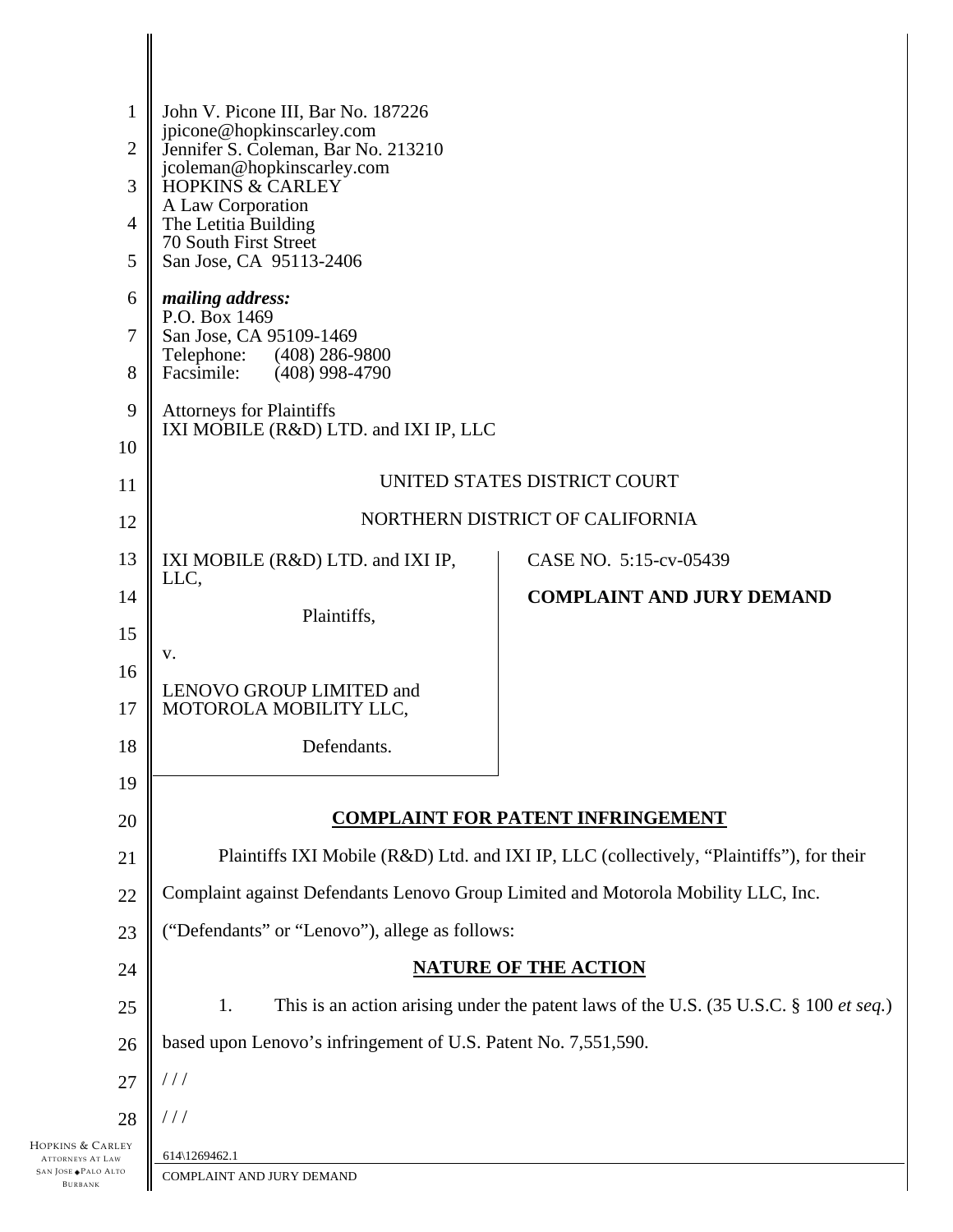| 1                                                                   | <u>THE PARTIES</u>                                                                                     |  |
|---------------------------------------------------------------------|--------------------------------------------------------------------------------------------------------|--|
| 2                                                                   | 2.<br>IXI Mobile (R&D) Ltd. ("IXI"; formerly known as IXI Mobile (Israel) Ltd.) is a                   |  |
| 3                                                                   | company incorporated and registered under the laws of Israel with a registered address of 11           |  |
| 4                                                                   | Moshe Levi Street Rishon Lezion 75658, Israel. IXI develops, makes, and sells wireless mobile          |  |
| 5                                                                   | devices (e.g., cellular telephones and messaging devices) and related services. IXI previously         |  |
| 6                                                                   | owned the patent at issue in this litigation (the "Patent-in-Suit") and now has an exclusive license   |  |
| 7                                                                   | to the Patent-in-Suit.                                                                                 |  |
| 8                                                                   | 3.<br>IXI IP, LLC ("IXI IP") is a New York limited liability company with its principle                |  |
| 9                                                                   | place of business located at 825 Third Avenue, 2nd Floor, New York, New York and with a                |  |
| 10                                                                  | registered address of 1218 Central Avenue, Suite 100, Albany, NY 12205. IXI IP owns the                |  |
| 11                                                                  | Patent-in-Suit. IXI IP has exclusively licensed the Patent-in-Suit to IXI.                             |  |
| 12                                                                  | 4.<br>Lenovo Group Limited ("Lenovo") is a Chinese company with its principal offices                  |  |
| 13                                                                  | at No 6 Chuang Ye Road, Shangdi Information Industry Base, Haidian District, Beijing, 100085,          |  |
| 14                                                                  | China. Lenovo sells wireless mobile devices and related services.                                      |  |
| 15                                                                  | 5.<br>Motorola Mobility LLC ("Motorola"), a wholly owned subsidiary of Lenovo, is a                    |  |
| 16                                                                  | Delaware corporation with its principal place of business at 222 W. Merchandise Mart Plaza,            |  |
| 17                                                                  | Suite 1800, Chicago, IL 60654. Motorola sells wireless mobile devices and related services.            |  |
|                                                                     |                                                                                                        |  |
| 18                                                                  | <b>JURISDICTION AND VENUE</b>                                                                          |  |
| 19                                                                  | This is an action for patent infringement arising under the patent laws of the<br>6.                   |  |
| 20                                                                  | United States, 35 U.S.C. § 1 et seq., including, but not limited to, 35 U.S.C. § 271.                  |  |
| 21                                                                  | 7.<br>This Court has subject matter jurisdiction under 28 U.S.C. §§ 1331 and 1338(a).                  |  |
| $22\,$                                                              | 8.<br>The Court has personal jurisdiction over Lenovo because, among other things,                     |  |
| 23                                                                  | Lenovo has committed and continues to commit acts of patent infringement within the U.S. and           |  |
| 24                                                                  | this Judicial District, in violation of 35 U.S.C. § 271.                                               |  |
| $25\,$                                                              | Venue is proper in this Court pursuant to 28 U.S.C. §§ 1391(b), 1391(c), and<br>9.                     |  |
| 26                                                                  | 1400(b) because Lenovo has committed and continues to commit acts of patent infringement in            |  |
| 27                                                                  | this Judicial District, has induced and are continuing to induce others to infringe the Patent-in-     |  |
| 28                                                                  | Suit in this District, provides a substantial volume of goods to this District, and does a substantial |  |
| HOPKINS & CARLEY<br><b>ATTORNEYS AT LAW</b><br>SAN JOSE · PALO ALTO | $-2-$<br>614\1269462.1<br>COMPLAINT AND JURY DEMAND                                                    |  |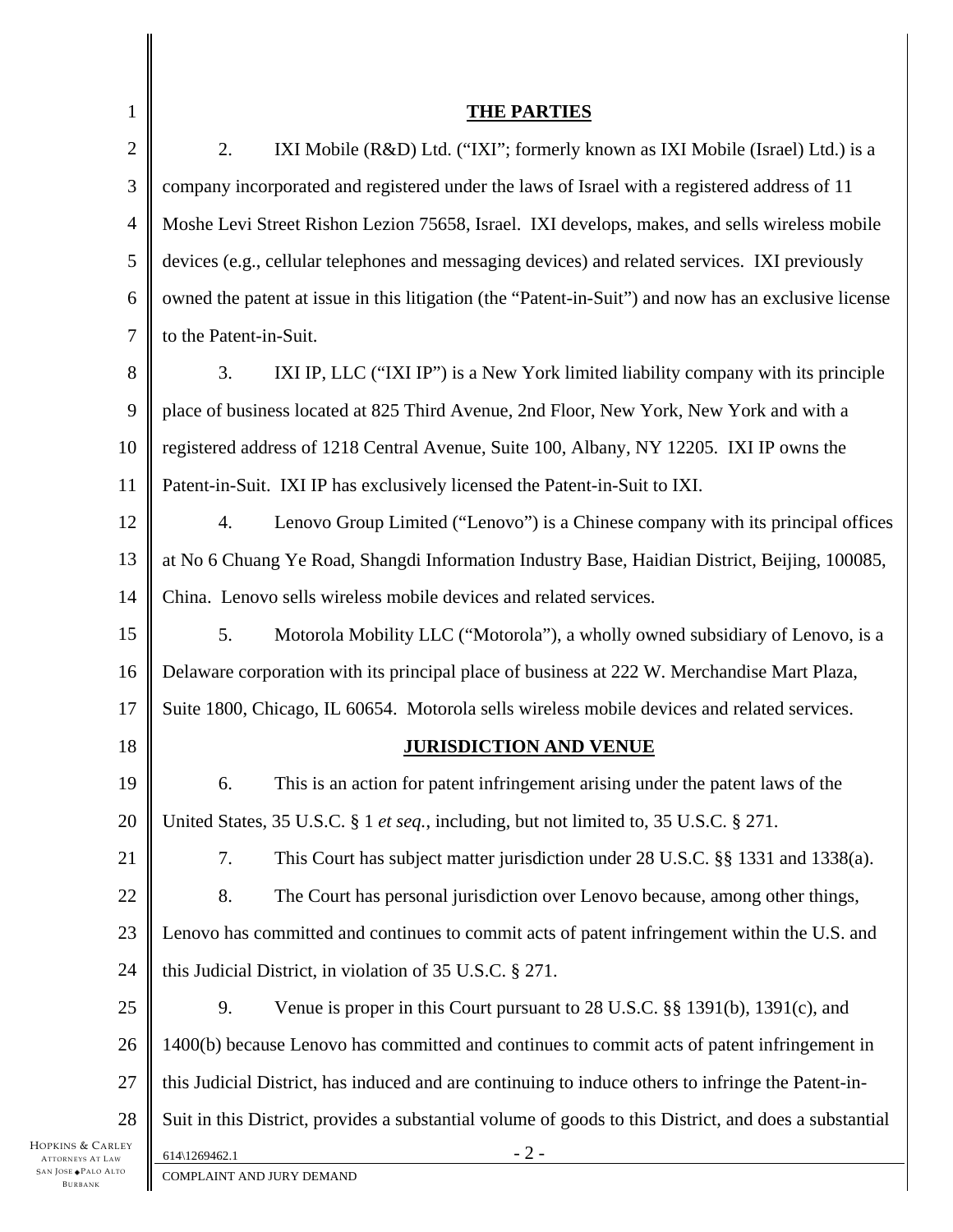| $\mathbf{1}$             | amount of business within this District, and thus has purposefully availed themselves of the         |  |
|--------------------------|------------------------------------------------------------------------------------------------------|--|
| $\overline{2}$           | privilege of conducting business within the State of California and this Judicial District.          |  |
| 3                        | <b>BACKGROUND</b>                                                                                    |  |
| $\overline{\mathcal{A}}$ | This dispute involves various technology relating to wireless networking and<br>10.                  |  |
| 5                        | mobile devices, including mobile hotspot technology (e.g., sharing the cellular internet             |  |
| 6                        | connection of a smart phone with wireless local devices such as tablets, laptops, and smart TVs),    |  |
| $\overline{7}$           | application sharing technology (e.g., sharing services such as media, gaming, and other              |  |
| 8                        | application services among wireless devices in a network created by a smart phone), and              |  |
| $\overline{9}$           | application management technology (e.g., providing tablets and other wireless local devices with     |  |
| 10                       | the ability to add, update or otherwise manage the shared application services).                     |  |
| 11                       | IXI was formed in 2000 and develops phone operating systems and messaging<br>11.                     |  |
| 12                       | devices.                                                                                             |  |
| 13                       | IXI filed patent applications describing its technological developments in the field<br>12.          |  |
| 14                       | of mobile communications. The Patent-in-Suit is among the patents issued to IXI by the U.S.          |  |
| 15                       | Patent and Trademark Office (USPTO).                                                                 |  |
| 16                       | <b>THE PATENT-IN-SUIT</b>                                                                            |  |
| 17                       | IXI IP is the owner, by assignment, of United States Patent No. 7,551,590 (the<br>13.                |  |
| 18                       | "590 Patent"), titled "Wireless Device having a Single Processor in a Short-Range Radio              |  |
| 19                       | Network," which duly and legally issued on June 23, 2009. The '590 Patent covers devices and         |  |
| 20                       | systems that include mobile hotspot technology (e.g., sharing the cellular internet connection of a  |  |
| 21                       | smart phone with wireless local devices such as smartphones, tablets, and smart TVs), application    |  |
| 22                       | sharing technology (e.g., sharing services such as media, gaming, and other application services     |  |
| 23                       | among wireless devices in a network created by a smart phone), and application management            |  |
| 24                       | technology (e.g., providing tablets and other wireless local devices with the ability to add, update |  |
| 25                       | or otherwise manage the shared application services). IXI Mobile is the exclusive licensee of the    |  |
| 26                       | '590 Patent. A copy of the '590 Patent is attached as Exhibit A.                                     |  |
| 27                       | 111                                                                                                  |  |
| 28                       | 111                                                                                                  |  |
| RLEY                     | $-3-$<br>614\1269462.1                                                                               |  |

HOPKINS & CA ATTORNEYS AT L. SAN JOSE  $\blacklozenge$ Palo A BURBANK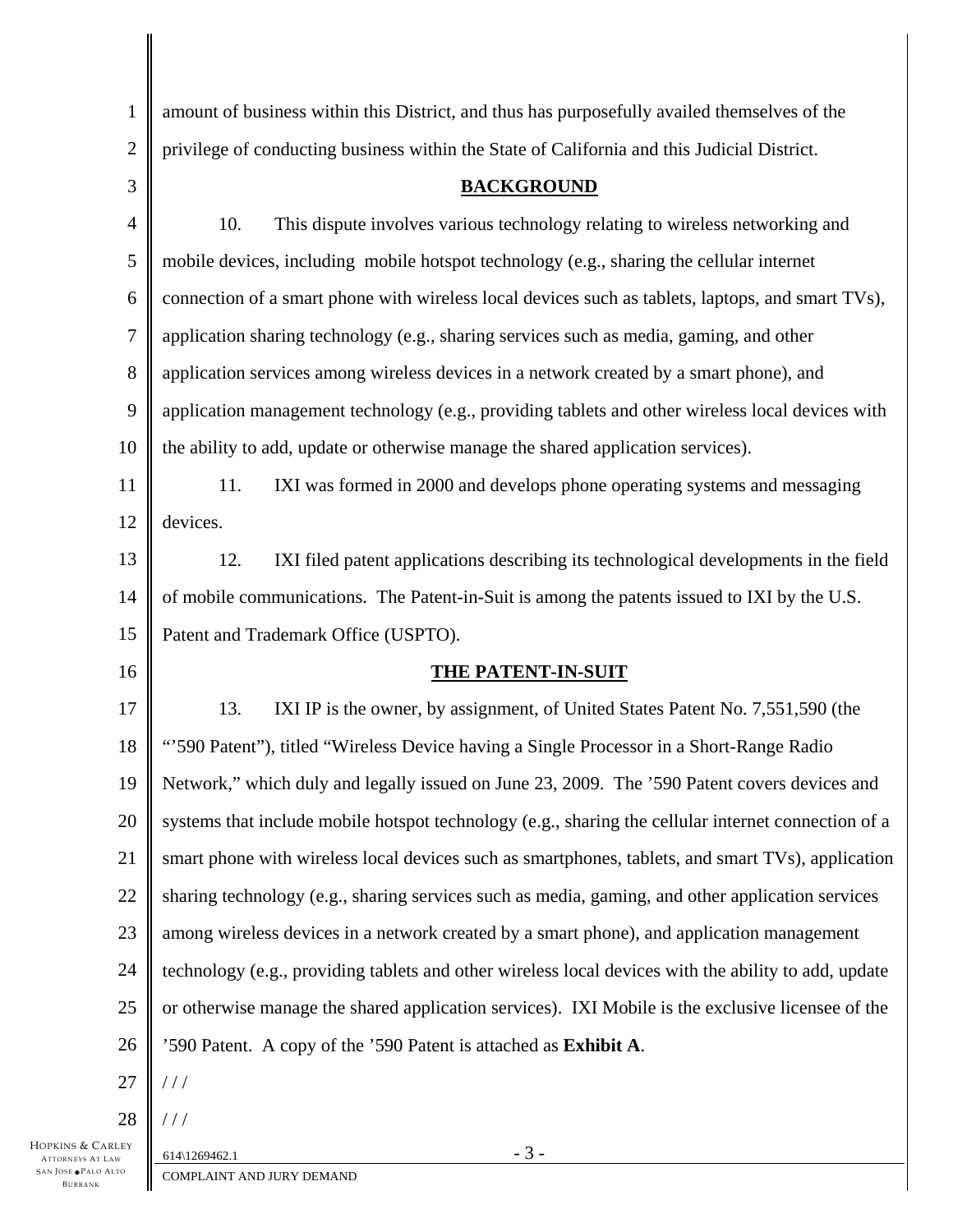| 1              | <b>LENOVO'S INFRINGEMENT</b>                                                                          |  |
|----------------|-------------------------------------------------------------------------------------------------------|--|
| $\overline{c}$ | As described below, Lenovo infringes each of the claims of the Patent-in-Suit<br>14.                  |  |
| 3              | directly (alone or jointly) and/or indirectly by contributing to and/or inducing direct infringement  |  |
| 4              | by others by making, using, offering for sale, importing into the United States, and/or               |  |
| 5              | encouraging the manufacture, use, and sale of devices and/or services. For example, Lenovo            |  |
| 6              | smartphones (e.g., Motorola's Droid series, Moto G series, Moto X series, Moto E series, and          |  |
| 7              | Nexus 6.), tablets (e.g., Xoom series) and watches (e.g., Moto 360 series) (collectively, the         |  |
| 8              | "Accused Products") embody (in whole or in part) the apparatuses or practice the methods              |  |
| 9              | claimed by the Patent-in-Suit. The Accused Products meet the limitations of the Patent-in-Suit        |  |
| 10             | literally and/or under the doctrine of equivalents.                                                   |  |
| 11             | 15.<br>On information and belief, Lenovo has been aware of the Patent-in-Suit prior to                |  |
| 12             | the filing of this lawsuit. The fields of mobile hotspots, wireless local networking, cellular        |  |
| 13             | telephony, and Internet connectivity are covered by many United States patents and patent             |  |
| 14             | applications claiming various aspects of these technologies, and it is a routine practice in these    |  |
| 15             | fields for major manufacturers and service providers to canvass United States patents and pending     |  |
| 16             | patent applications in order to identify those which may be relevant to a product or service to be    |  |
| 17             | made, used, sold, or offered for sale in, or imported into the United States prior to commencing      |  |
| 18             | such making, use, selling, offering, or importing. In researching the patentability of their patents, |  |
| 19             | Lenovo should have become aware of all of the Patent-in-Suit.                                         |  |
| 20             | In addition, Lenovo received actual notice of its infringement of the Patent-in-Suit<br>16.           |  |
| 21             | at least as early as the date of service of this complaint. Therefore, Lenovo was aware of the        |  |
| 22             | Patent-in-Suit or willfully blinded themselves as to the existence of the Patent-in-Suit and made,    |  |
| 23             | used, sold, offered to sell, imported and/or encouraged the making, using, selling, offering to sell, |  |
| 24             | or importing of the Accused Products despite knowing of an objectively high likelihood that its       |  |
| 25             | actions constituted infringement of the Patent-in-Suit at all times relevant to this suit.            |  |
| 26             | <b>(INFRINGEMENT OF THE '590 PATENT)</b>                                                              |  |
| 27             | 17.<br>The allegations of every preceding item in this Complaint are incorporated herein              |  |
| 28             | by reference.                                                                                         |  |
| RLEY           |                                                                                                       |  |

HOPKINS & CAI ATTORNEYS AT LAW SAN JOSE PALO ALTO BURBANK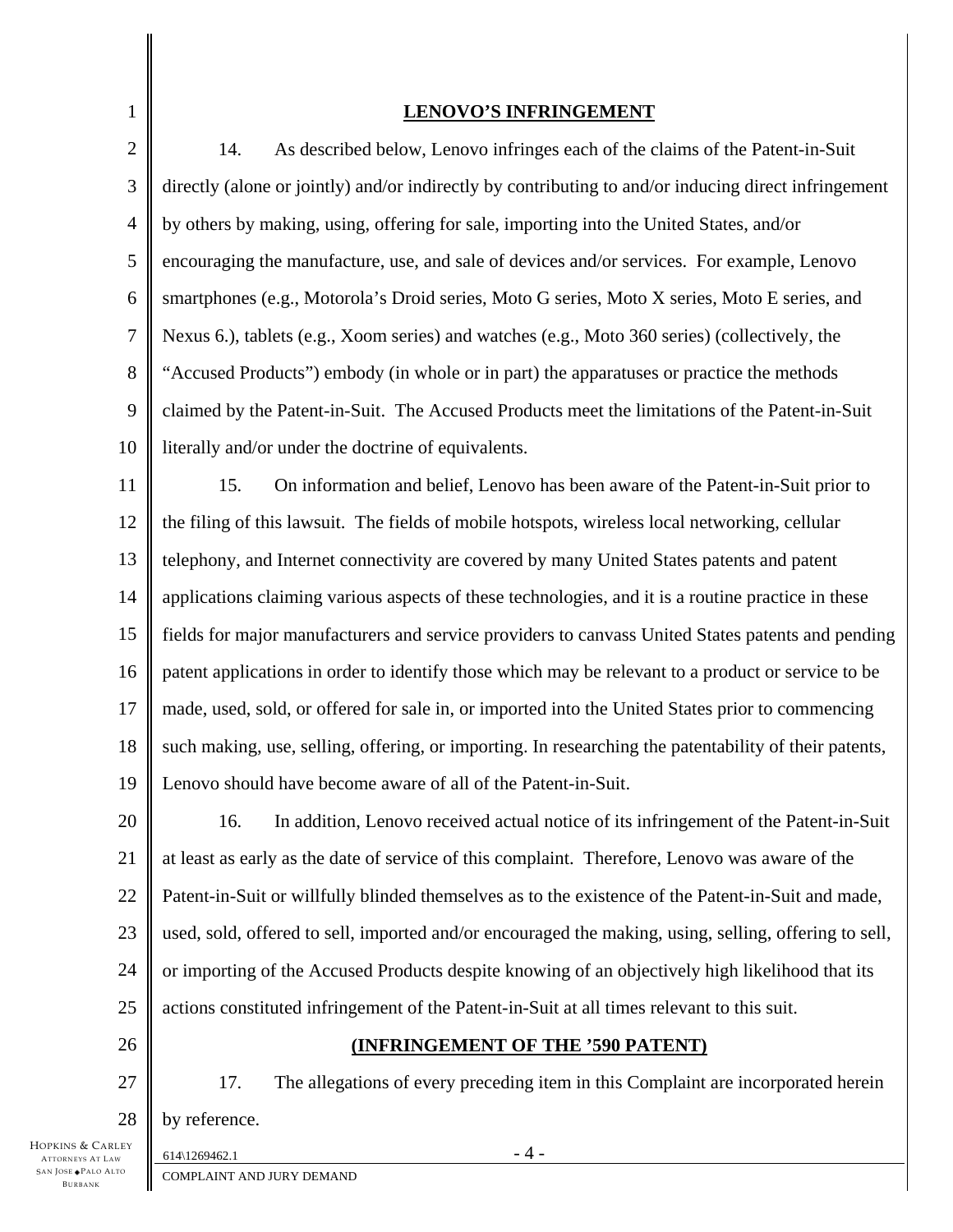1 2 3 4 18. Lenovo has and continues to directly infringe alone or jointly, literally and/or under the doctrine of equivalents, because it has and continues to make, use, offer for sale, sell, and/or import the Accused Products in the United States without the authority of the owner of the '590 Patent in violation of 35 U.S.C. § 271(a).

5 6 7 8 9 10 11 12 13 19. Despite its knowledge or willful blindness of the '590 Patent described above, Lenovo has intentionally and actively induced others, such as its customers, end users, mobile network operators, distributors, and/or retailers, to make, use, offer for sale, sell, and/or import the Accused Products without the authority of the owner of the '590 Patent in violation of 35 U.S.C. § 271(b), for example through joint business planning, the provision of advertisements, technical specifications, instructional and/or promotional materials provided in connection with the Accused Products, including for example the associated user manuals and other materials that instruct and encourage the purchaser to use the products in a manner that Lenovo knows to infringe.

14 15 16 20. Despite its knowledge or willful blindness of the '590 Patent described above, Lenovo has and continues to sell, offer for sale, and/or import into United States Accused Products without the authority of the owner of the '590 Patent in violation of 35 U.S.C. § 271(c).

17 18 19 21. On information and belief, Lenovo knew at all times relevant to this Complaint that Accused Products are especially made or especially adapted for use in the inventions claimed by the '590 Patent and are not staple articles of commerce suitable for non-infringing use.

20 21 22. IXI and IXI IP have sustained, are sustaining, and will continue to sustain damages owing to Lenovo's infringement of the '590 Patent.

22 23 24 25 26 23. Lenovo's infringement of the '590 Patent is continuing and is expected to continue unless enjoined by this Court. IXI and IXI IP do not have an adequate remedy at law, will be irreparably harmed if Lenovo's infringement of the '590 Patent is permitted to continue, and are therefore entitled to an injunction against further infringement by Lenovo pursuant to 35 U.S.C. § 283.

27  $//$ 

28  $//$ 

HOPKINS & CARLEY ATTORNEYS AT LAW SAN JOSE PALO ALTO BURBANK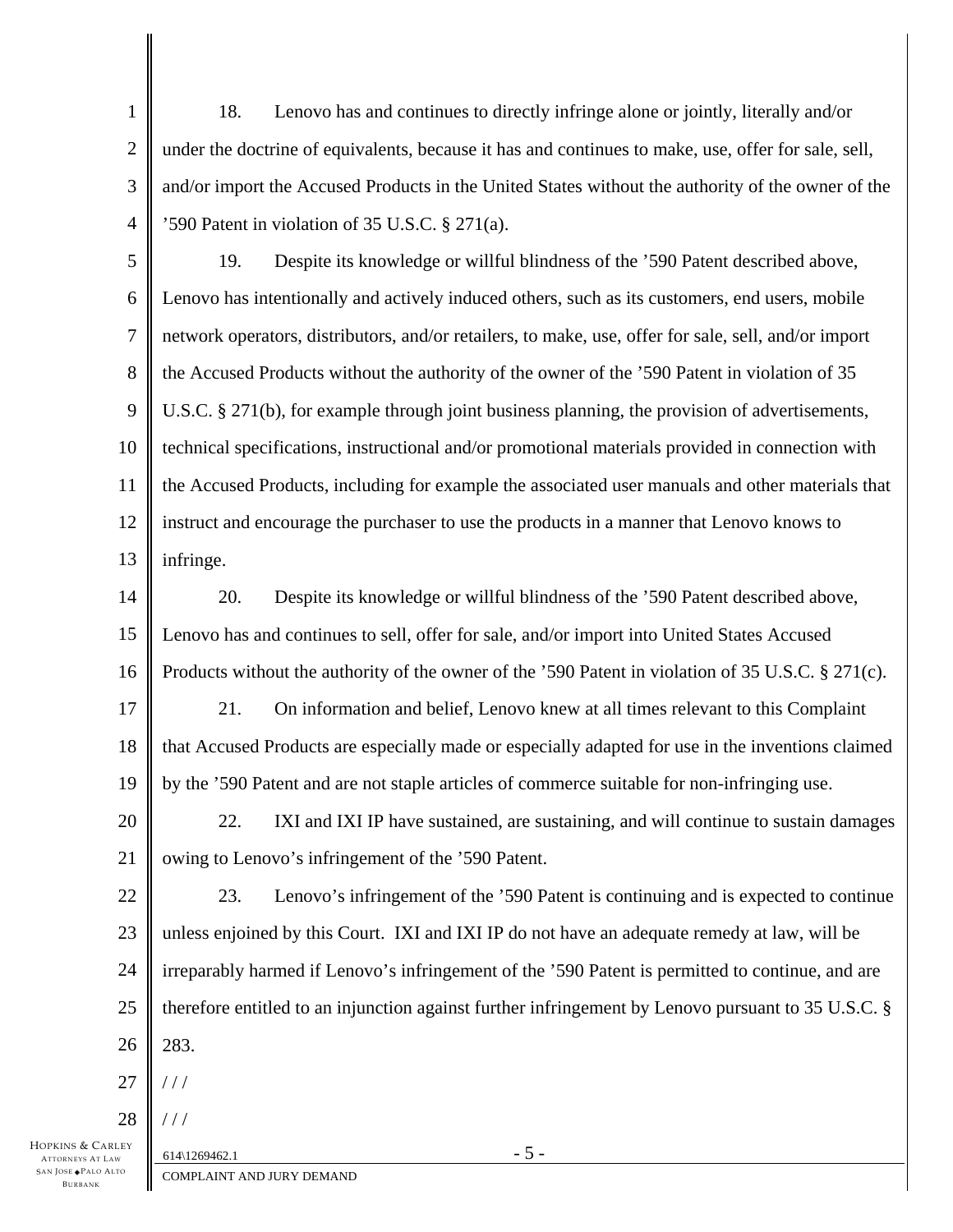| $\mathbf{1}$        | On information and belief, Lenovo's infringement of the '590 Patent is exceptional<br>24.               |  |
|---------------------|---------------------------------------------------------------------------------------------------------|--|
| $\overline{2}$      | and IXI and IXI IP are therefore entitled to recover reasonable attorneys' fees incurred in             |  |
| 3                   | prosecuting this action in accordance with 35 U.S.C. § 285.                                             |  |
| $\overline{4}$      | <b>PRAYER FOR RELIEF</b>                                                                                |  |
| 5                   | WHEREFORE, the Plaintiffs respectfully request this Court to enter judgment in their                    |  |
| 6                   | favor against Lenovo and to grant the following relief:                                                 |  |
| 7                   | An adjudication that Lenovo has infringed one or more claims of the Patent-in-Suit<br>A.                |  |
| 8                   | pursuant to 35 U.S.C. §§ 271(a), 271(b), and/or 271(c);                                                 |  |
| 9                   | A judgment declaring that continuing manufacture, use, offer for sale, sale, and/or<br><b>B.</b>        |  |
| 10                  | importation of Accused Products, or inducement of or contribution to such conduct, by Lenovo            |  |
| 11                  | would constitute infringement of one or more claims of the Patent-in-Suit pursuant to 35 U.S.C.         |  |
| 12                  | §§ 271(a), 271(b), and/or 271(c);                                                                       |  |
| 13                  | A permanent injunction enjoining Lenovo and its corresponding officers, agents,<br>$\mathbf{C}$ .       |  |
| 14                  | servants, employees, attorneys, affiliates, divisions, subsidiaries, and all persons in active concert  |  |
| 15                  | or participation with any of them, from infringing the Patent-in-Suit, and/or contributing to or        |  |
| 16                  | inducing anyone to do the same, including manufacture, use, offer to sell, sale, and/or importation     |  |
| 17                  | of Accused Products before the expiration of the Patent-in-Suit;                                        |  |
| 18                  | An award of damages sustained by Plaintiffs as a result of Lenovo's infringement<br>D.                  |  |
| 19                  | of the Patent-in-Suit, in an amount to be ascertained at trial, including at least a reasonable royalty |  |
| 20                  | on sales of Accused Products and/or Plaintiffs' lost profits;                                           |  |
| 21                  | Ε.<br>An assessment of pre-judgment and post-judgment interest and costs against                        |  |
| 22                  | Lenovo, together with an award of such interest and costs, in accordance with 35 U.S.C. §284;           |  |
| 23                  | F.<br>A determination that this is an exceptional case and a corresponding award of                     |  |
| 24                  | reasonable attorneys' fees, pursuant to 35 U.S.C. § 285; and                                            |  |
| 25                  | G.<br>Such other or further relief as this Court may deem just and proper.                              |  |
| 26                  | //                                                                                                      |  |
| 27                  | //                                                                                                      |  |
| 28                  | //                                                                                                      |  |
| RLEY<br>.AW<br>Alto | $-6-$<br>614\1269462.1<br>COMPLAINT AND JURY DEMAND                                                     |  |

HOPKINS & CAI ATTORNEYS AT LA SAN JOSE PALO ALTO BURBANK